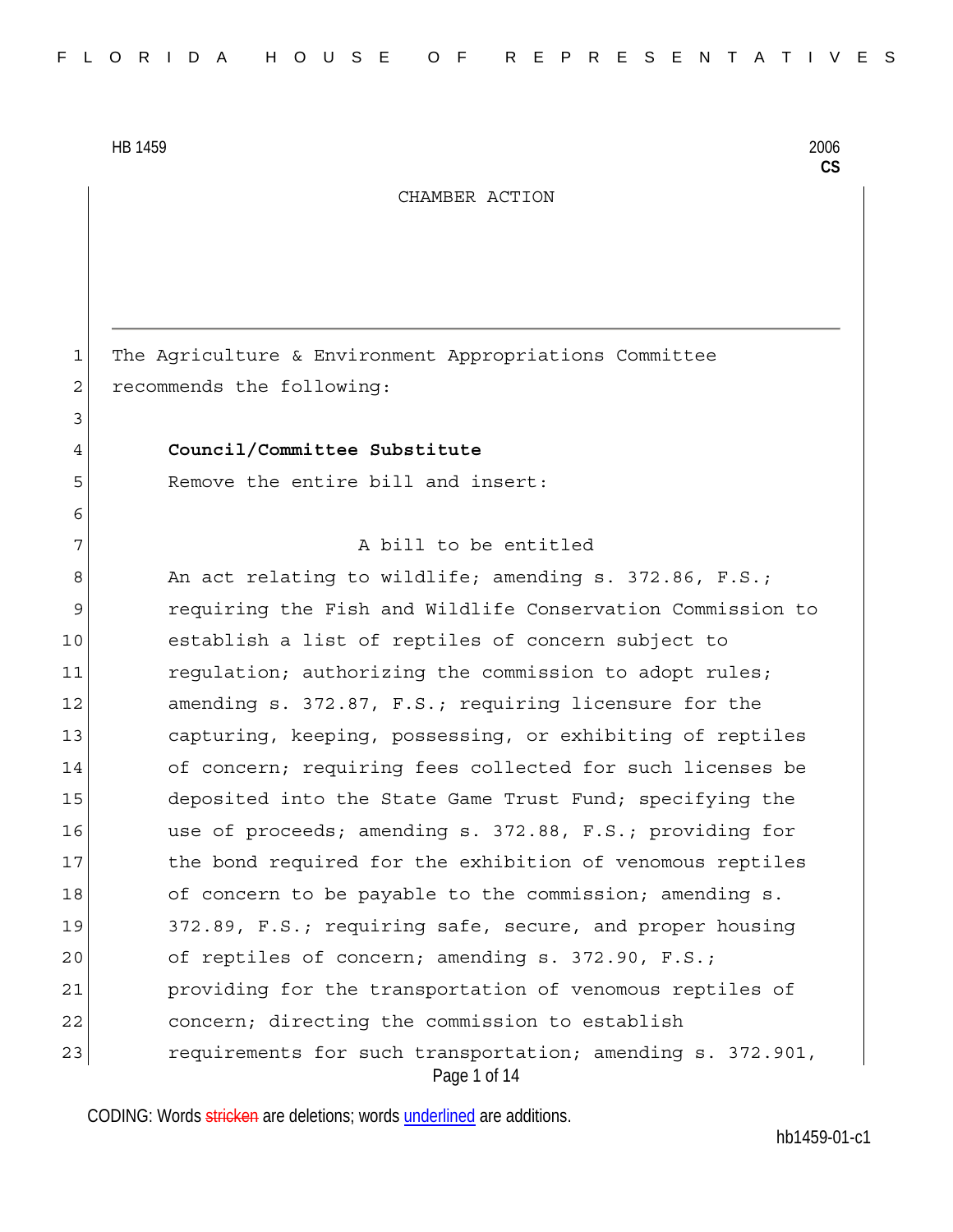|    | $\mathsf{CS}$                                                    |
|----|------------------------------------------------------------------|
| 24 | F.S.; providing for the inspection of reptiles of concern;       |
| 25 | requiring the commission to establish a reporting system         |
| 26 | for certain activities related to reptiles of concern;           |
| 27 | amending s. 372.91, F.S.; restricting who may open cages,        |
| 28 | pits, or other containers housing venomous reptile of            |
| 29 | concern; renumbering s. 372.911, F.S., relating to               |
| 30 | rewards, to conform; repealing s. 372.912, F.S., relating        |
| 31 | to organized poisonous reptile hunts; amending s. 372.92,        |
| 32 | F.S.; providing criminal penalties for certain activities        |
| 33 | related to reptiles of concern; creating s. 372.935, F.S.;       |
| 34 | providing violation levels and applicable penalties              |
| 35 | relating to captive wildlife, including suspension or            |
| 36 | revocation of license; providing a continuing                    |
| 37 | appropriation; providing an effective date.                      |
| 38 |                                                                  |
| 39 | Be It Enacted by the Legislature of the State of Florida:        |
| 40 |                                                                  |
| 41 | Section 1. Section 372.86, Florida Statutes, is amended to       |
| 42 | read:                                                            |
| 43 | Capturing, possessing, transporting, or exhibiting<br>372.86     |
| 44 | reptiles of concern poisonous or venomous reptile; license       |
| 45 | required.--                                                      |
| 46 | The Fish and Wildlife Conservation Commission shall<br>(1)       |
| 47 | establish a list of reptiles of concern, including venomous,     |
| 48 | nonvenomous, native, nonnative, or other reptiles for which the  |
| 49 | capture, possession, transportation, or exhibition is regulated. |
| 50 | The commission may adopt rules pursuant to ss. 120.536(1) and    |
| 51 | 120.54 to implement the provisions of ss. 372.86-372.91.         |
|    | Page 2 of 14                                                     |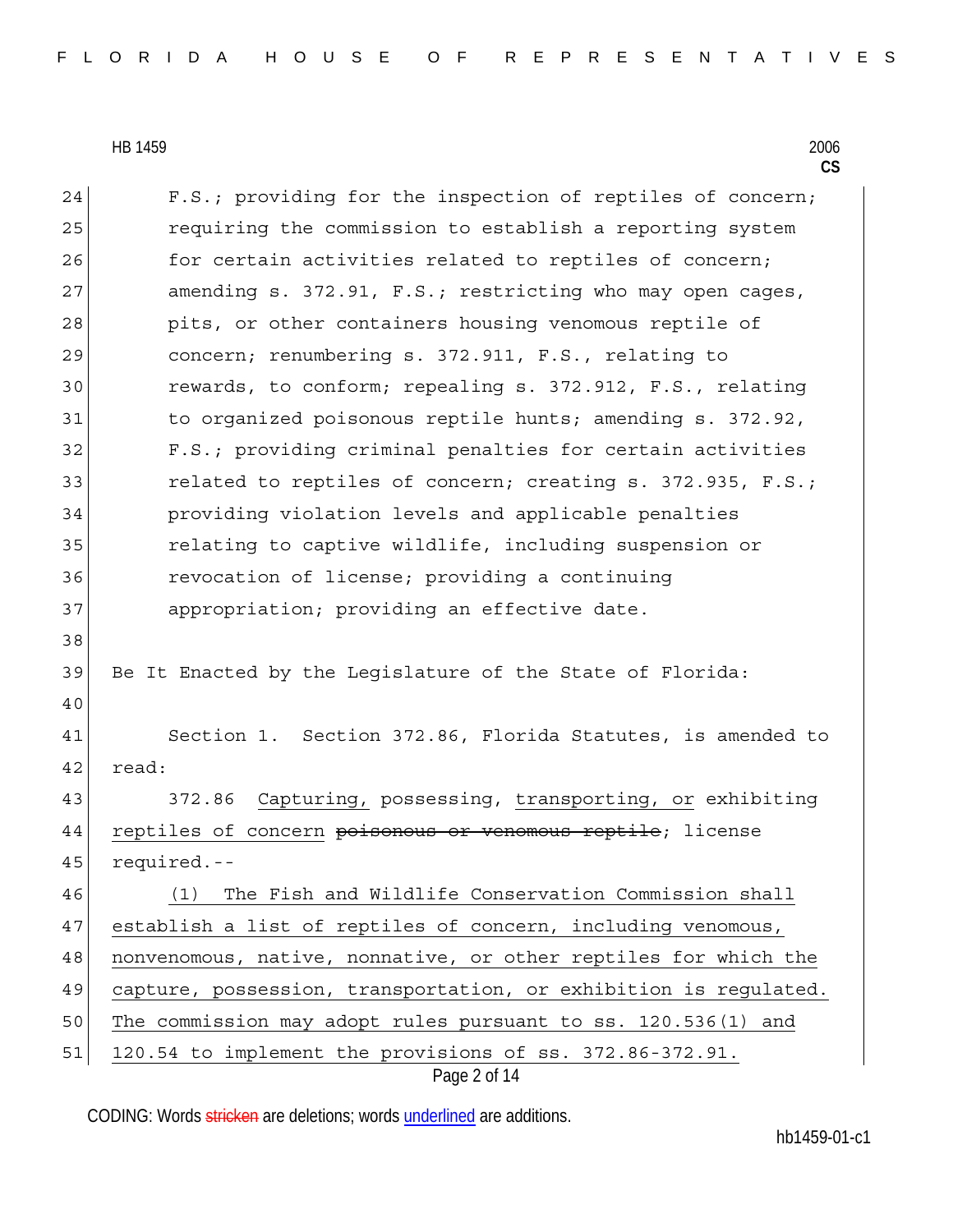52 (2) No person, firm, or corporation shall capture, keep, 53 possess, or exhibit any poisonous or venomous reptile of concern 54 without first having obtained a special permit or license 55 therefor from the Fish and Wildlife Conservation Commission as 56 herein provided.

57 Section 2. Section 372.87, Florida Statutes, is amended to 58 read:

59 372.87 License fee; renewal, revocation.--The Fish and 60 Wildlife Conservation Commission is hereby authorized and 61 empowered to issue a license or permit for the capturing, 62 keeping, possessing, or exhibiting of <del>poisonous or venomous</del> 63 reptiles of concern, upon payment of an annual fee of \$100 and 64 upon assurance that all of the provisions of ss. 372.86-372.91 65 and such other reasonable rules and requiations as said 66 commission may prescribe will be fully complied with in all 67 respects. Such permit may be revoked by the Fish and Wildlife 68 Conservation Commission upon violation of any of the provisions 69 of ss. 372.86-372.91 or upon violation of any of the rules and 70 regulations prescribed by said commission relating to the 71 capturing, keeping, possessing, and exhibiting of any reptile of 72 concern poisonous and venomous reptiles. Such permits or 73 licenses shall be for an annual period to be prescribed by the 74 said commission and shall be renewable from year to year upon 75 the payment of said fee and shall be subject to the same 76 conditions, limitations, and restrictions as herein set forth. 77 All moneys received pursuant to this section shall be deposited 78 into the State Game Trust Fund to be used to implement,

## Page 3 of 14

CODING: Words stricken are deletions; words underlined are additions.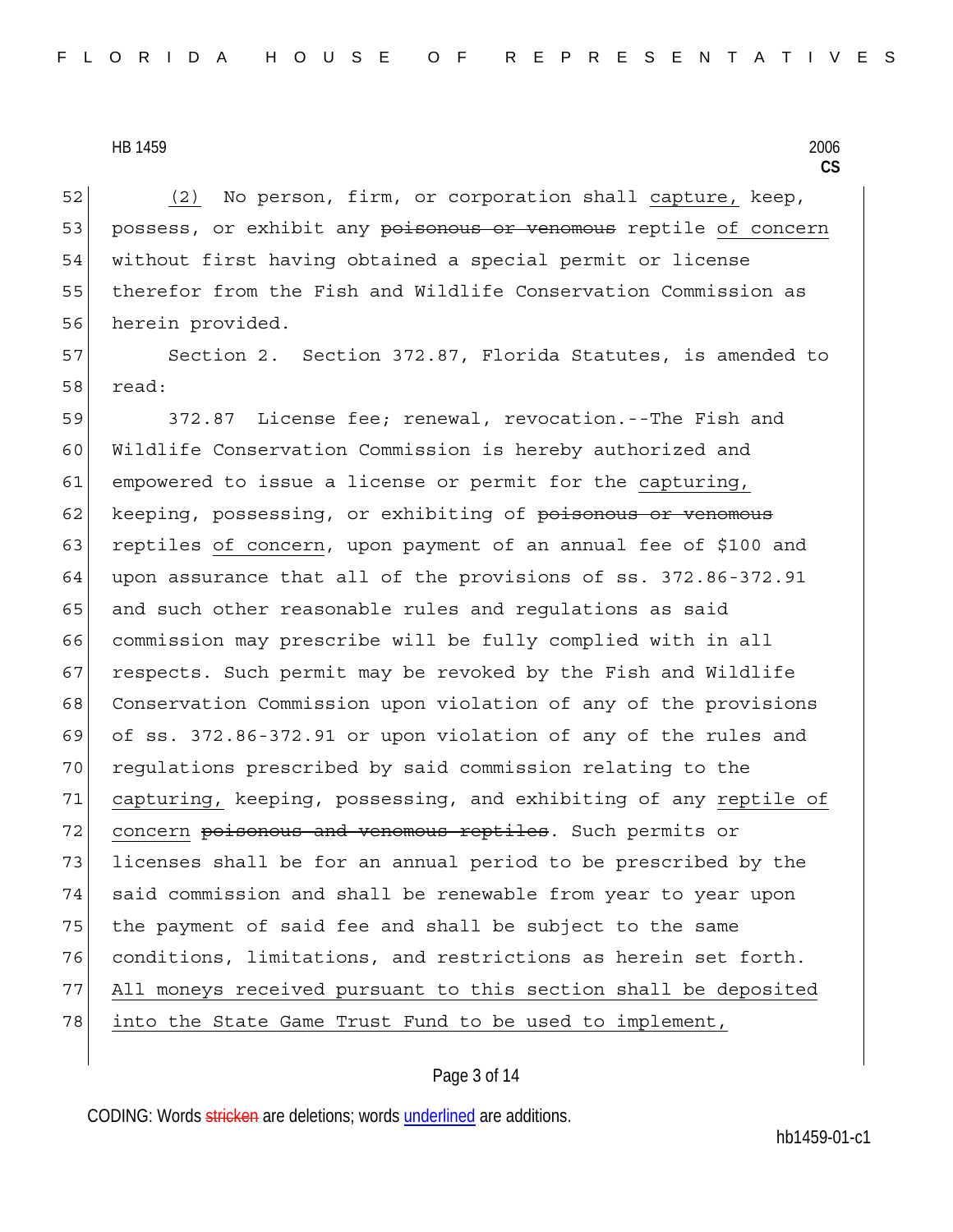79 administer, enforce, and educate the public regarding ss.

# 80 372.86-372.91.

81 Section 3. Section 372.88, Florida Statutes, is amended to 82 read:

83 372.88 Bond required, amount.--No person, party, firm, or 84 corporation shall exhibit to the public either with or without 85 charge, or admission fee any poisonous or venomous reptile of 86 concern without having first posted a good and sufficient bond 87 in writing in the penal sum of \$1,000 payable to the Fish and 88 Wildlife Conservation Commission Governor of the state, and the 89 Governor's successors in office, conditioned that such exhibitor 90 will indemnify and save harmless all persons from injury or 91 damage from such poisonous or venomous reptiles of concern so 92 exhibited and shall fully comply with all laws of the state and 93 all rules and regulations of the Fish and Wildlife Conservation 94 commission governing the capturing, keeping, possessing, or 95 exhibiting of poisonous or venomous reptiles of concern; 96 provided, however, that the aggregate liability of the surety 97 for all such injuries or damages shall, in no event, exceed the 98 penal sum of said bond. The surety for said bond must be a 99 surety company authorized to do business under the laws of the 100 state or in lieu of such a surety, cash in the sum of \$1,000 may 101 be posted with the said commission to ensure compliance with the 102 conditions of said bond.

103 Section 4. Section 372.89, Florida Statutes, is amended to  $104$  read:

Page 4 of 14 105 372.89 Safe housing required.--All persons, firms, or 106 corporations licensed under this law to capture, keep, possess,

CODING: Words stricken are deletions; words underlined are additions.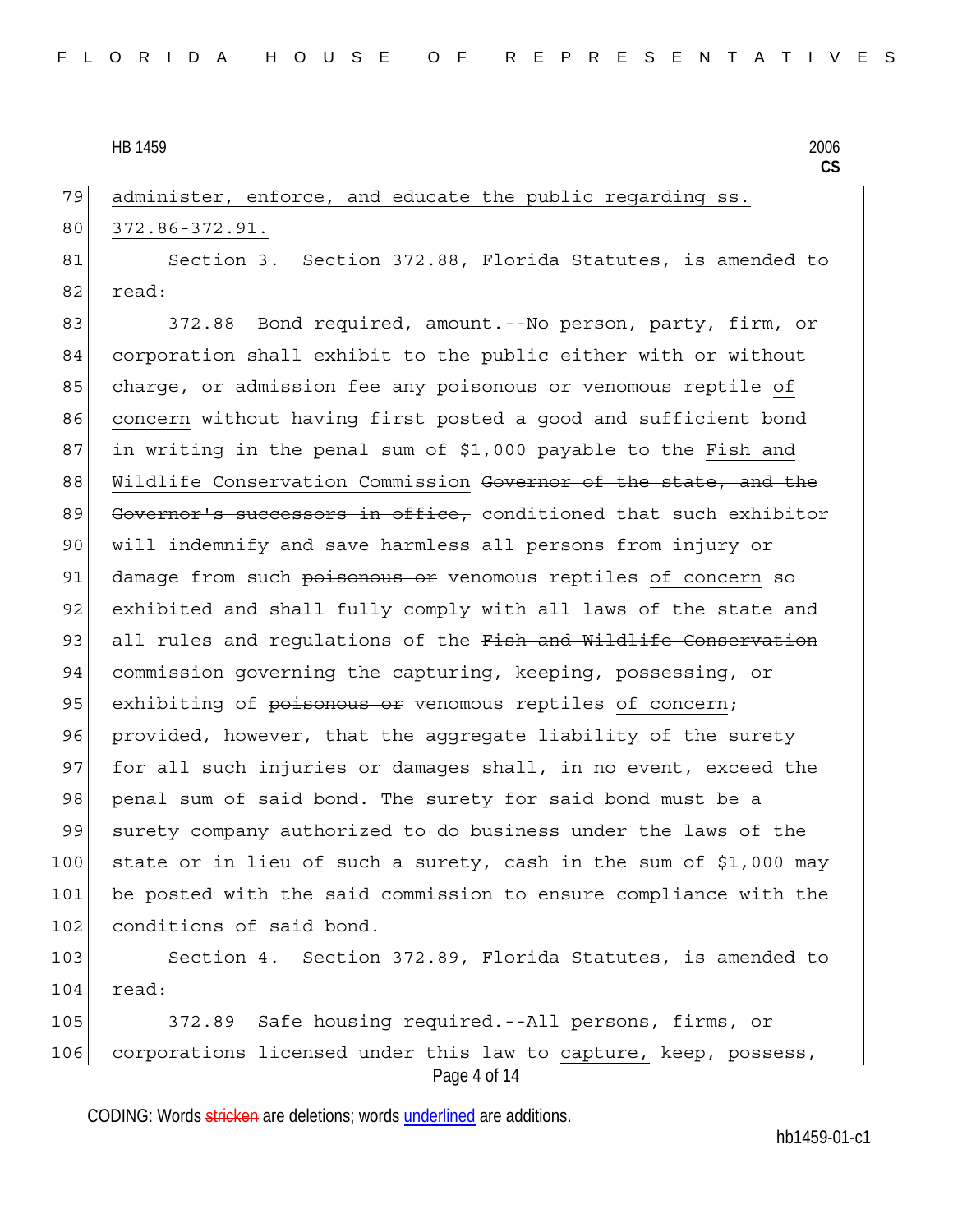107 or exhibit any reptile of concern poisonous or venomous reptiles 108 shall provide safe, secure, and proper housing for said reptiles 109 in cases, cages, pits, or enclosures. It shall be unlawful for 110 any person, firm, or corporation, whether licensed hereunder or 111 not, to capture, keep, possess, or exhibit any reptile of 112 concern poisonous or venomous reptiles in any manner not 113 approved as safe, secure, and proper by the Fish and Wildlife 114 Conservation Commission.

115 Section 5. Section 372.90, Florida Statutes, is amended to 116 read:

117 372.90 Transportation.--<del>Poisonous or</del> Venomous reptiles of 118 concern may be transported only in the following fashion: The 119 reptile, or reptiles shall be placed in a stout closely woven 120 cloth sack, tied or otherwise secured. This sack shall then be 121 placed in a box. The box shall be of strong material in solid 122 sheets, except for small air holes, which holes shall be 123 screened. Boxes containing poisonous or venomous snakes or other 124 reptiles shall be prominently labeled "Danger Poisonous Snakes" 125 |  $\Theta$  = "Danger--Venomous <del>Poisonous</del> Reptiles." The commission shall 126 establish by rule requirements for the transportation of 127 venomous reptiles of concern.

128 Section 6. Section 372.901, Florida Statutes, is amended 129 to read:

130 372.901 Inspection and reporting.--

Page 5 of 14 131 (1) Poisonous or Venomous Reptiles of concern, held in 132 captivity, are shall be subject to inspection by an inspecting 133 officer from the Fish and Wildlife Conservation Commission. The 134 inspecting officer shall determine whether the said reptiles are

CODING: Words stricken are deletions; words underlined are additions.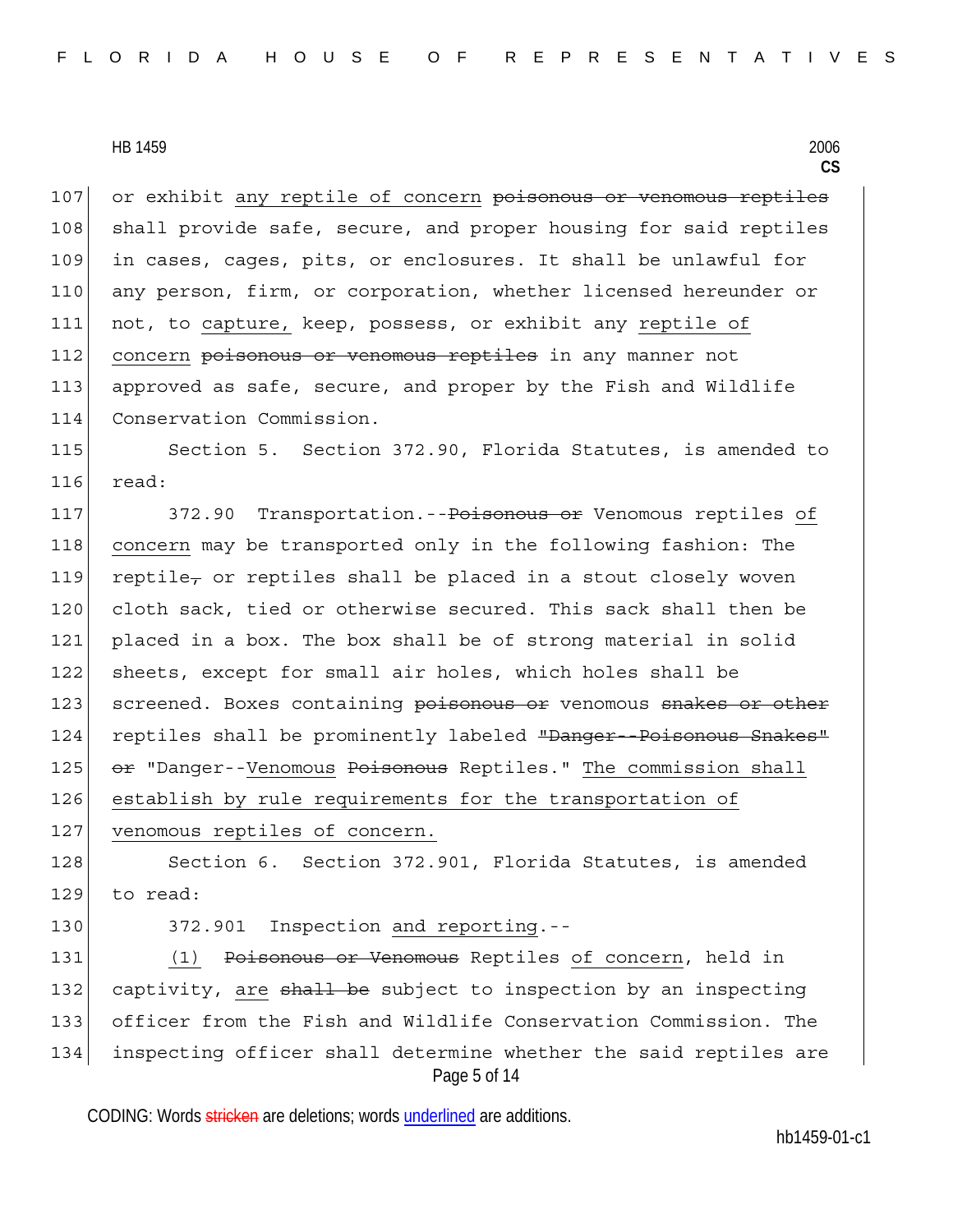| FLORIDA HOUSE OF REPRESENTATIVES |  |  |  |  |  |  |  |  |  |  |  |  |  |  |  |  |  |  |  |  |  |  |  |  |  |  |  |  |  |  |
|----------------------------------|--|--|--|--|--|--|--|--|--|--|--|--|--|--|--|--|--|--|--|--|--|--|--|--|--|--|--|--|--|--|
|----------------------------------|--|--|--|--|--|--|--|--|--|--|--|--|--|--|--|--|--|--|--|--|--|--|--|--|--|--|--|--|--|--|

135 securely, properly, and safely penned. In the event that the 136 reptiles are not safely penned, the inspecting officer shall 137 report the situation in writing to the person or firm owning the 138 said reptiles. Failure of the owner or exhibitor to correct the 139 situation within 30 days after such written notice shall be 140 grounds for revocation of the license or permit of said owner or 141 exhibitor.

142 (2) The commission shall establish by rule a reporting 143 system for reptiles of concern. Such reports may include, but 144 are not limited to, information regarding:

145 (a) The capture, purchase, or other acquisition of a 146 reptile of concern.

147 (b) The possession of a reptile of concern.

148 (c) The sale, gift, or other transfer of a reptile of 149 concern.

150 (d) The death, destruction, or other disposition of a 151 reptile of concern.

152 Section 7. Section 372.91, Florida Statutes, is amended to 153 read:

154 372.91 Who may open cages, pits, or other containers 155 housing poisonous or venomous reptiles of concern.--No person 156 except the licensee or her or his authorized employee shall open 157 any cage, pit, or other container which contains poisonous or 158 venomous reptiles of concern.

159 Section 8. Section 372.911, Florida Statutes, is 160 renumbered as section 372.0715, Florida Statutes.

161 Section 9. Section 372.912, Florida Statutes, is repealed.

CODING: Words stricken are deletions; words underlined are additions.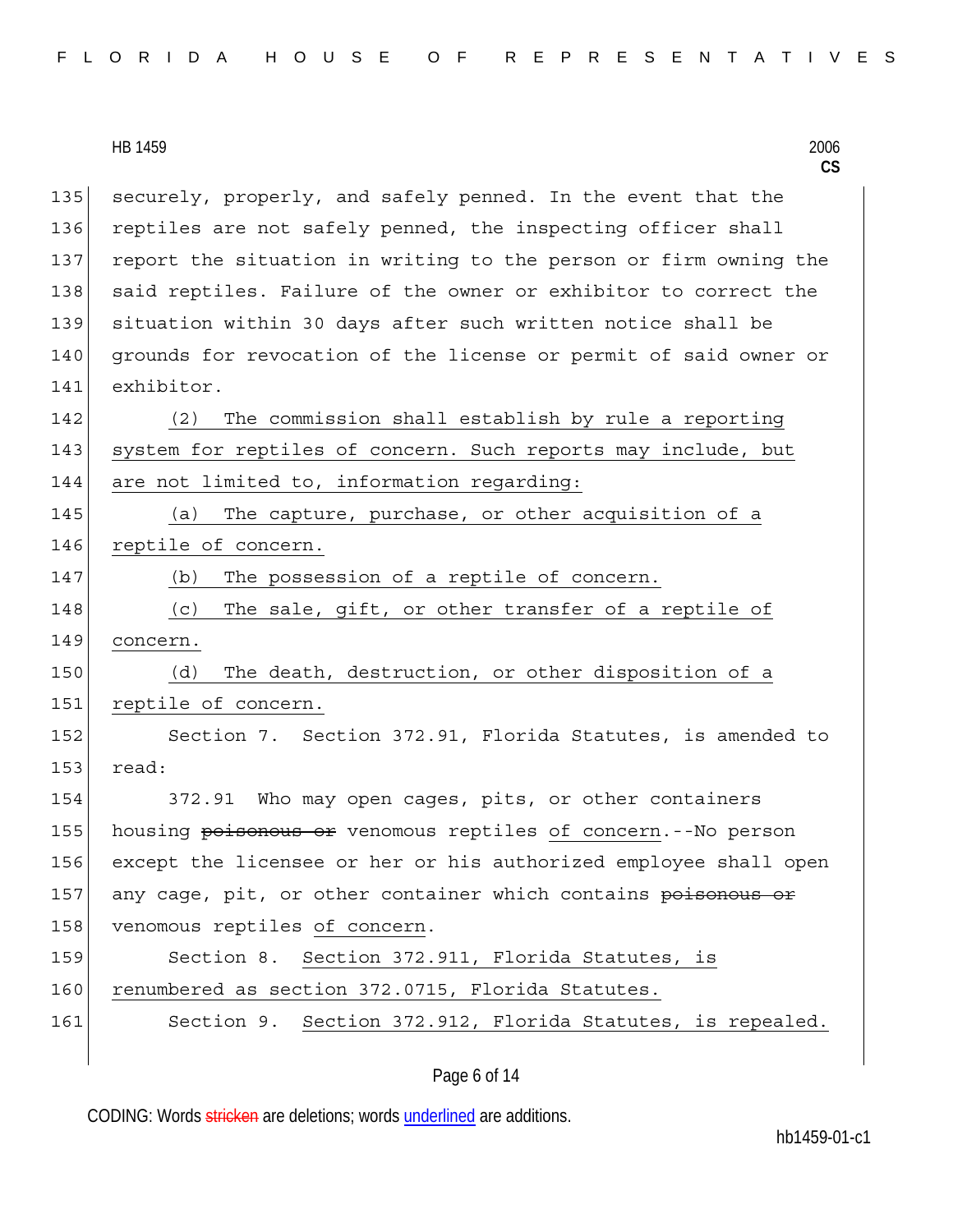```
HB 1459 2006
```
**CS** 162 Section 10. Section 372.92, Florida Statutes, is amended 163 to read: 164 372.92 Rules and regulations; penalties.-- 165 (1) The Fish and Wildlife Conservation Commission may 166 prescribe such other rules and regulations as it may deem 167 necessary to prevent the escape of poisonous and venomous 168 reptiles of concern, either in connection of construction of 169 such cages or otherwise to carry out the intent of ss. 372.86-170 372.91. 171 (2) A person who knowingly releases a reptile of concern 172 to the wild or who through gross negligence allows a reptile of 173 concern to escape commits a Level Four violation, punishable as 174 provided in s. 372.935. 175 Section 11. Section 372.935, Florida Statutes, is created 176 to read: 177 372.935 Captive wildlife penalties.--178 (1) LEVEL ONE.--Unless otherwise provided by law, the 179 following classifications and penalties apply: 180 (a) A person commits a Level One violation if she or he 181 violates any of the following provisions: 182 1. Rules or orders of the commission requiring free 183 permits or other authorizations to possess captive wildlife. 184 2. Rules or orders of the commission relating to the 185 filing of reports or other documents required of persons who are 186 licensed to possess captive wildlife. 187 3. Rules or orders of the commission requiring permits to 188 possess captive wildlife that a fee is charged for, when the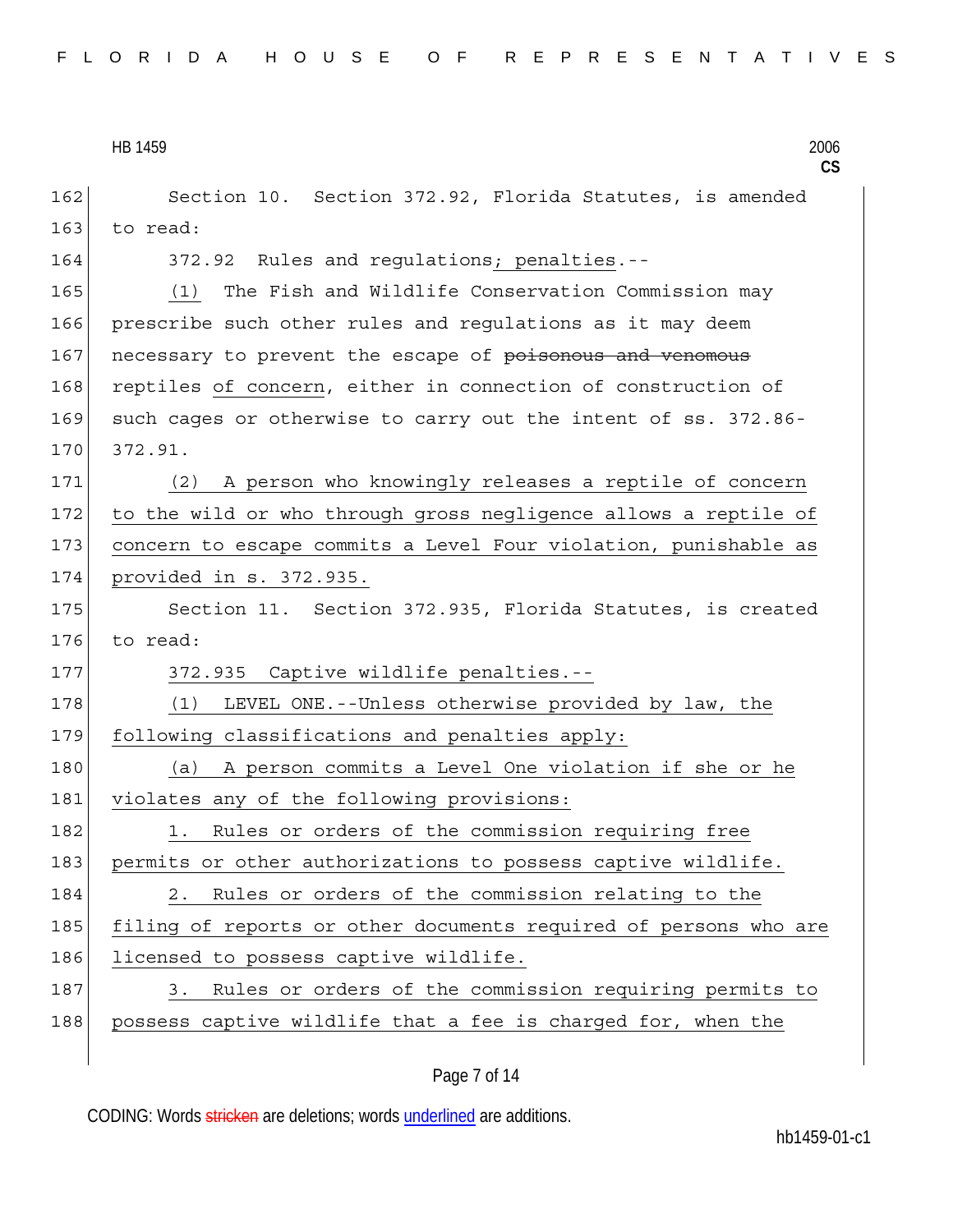**CS** 189 person being charged was issued the permit and the permit has 190 expired less than 1 year prior to the violation. 191 (b) Any person cited for committing any offense classified 192 as a Level One violation commits a noncriminal infraction, 193 punishable as provided in this section. 194 (c) Any person cited for committing a noncriminal 195 infraction specified in paragraph (a) shall be cited to appear 196 before the county court. The civil penalty for any noncriminal 197 infraction is \$50 if the person cited has not previously been 198 found guilty of a Level One violation and \$250 if the person 199 cited has previously been found guilty of a Level One violation, 200 except as otherwise provided in this subsection. Any person 201 cited for failing to have a required permit or license shall pay 202 an additional civil penalty in the amount of the license fee 203 required. 204 (d) Any person cited for an infraction under this 205 subsection may: 206 1. Post a bond, which shall be equal in amount to the 207 applicable civil penalty; or 208 2. Sign and accept a citation indicating a promise to 209 appear before the county court. The officer may indicate on the 210 citation the time and location of the scheduled hearing and 211 shall indicate the applicable civil penalty. 212 (e) Any person charged with a noncriminal infraction under 213 this subsection may: 214 1. Pay the civil penalty, either by mail or in person, 215 within 30 days after the date of receiving the citation; or

Page 8 of 14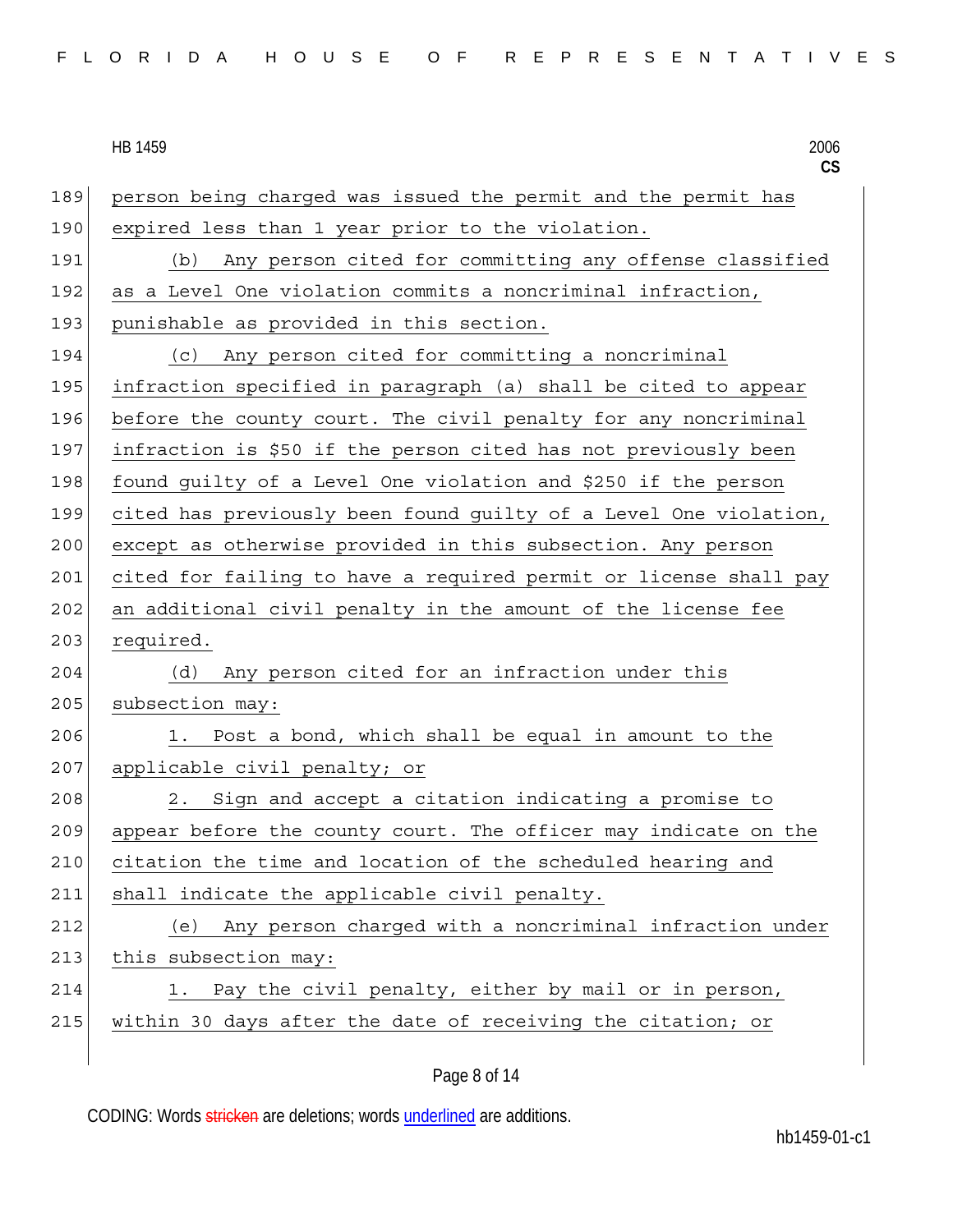216 2. If the person has posted bond, forfeit bond by not 217 appearing at the designated time and location. 218 (f) If the person cited follows either of the procedures 219 in subparagraph (e)1. or subparagraph (e)2., he or she shall be 220 deemed to have admitted the infraction and to have waived his or 221 her right to a hearing on the issue of commission of the 222 infraction. Such admission shall not be used as evidence in any 223 other proceedings except to determine the appropriate fine for 224 any subsequent violations. 225 (g) Any person who willfully refuses to post bond or 226 accept and sign a summons commits a misdemeanor of the second 227 degree, punishable as provided in s. 775.082 or s. 775.083. Any 228 person who fails to pay the civil penalty specified in this 229 subsection within 30 days after being cited for a noncriminal 230 infraction or to appear before the court pursuant to this 231 subsection commits a misdemeanor of the second degree, 232 punishable as provided in s. 775.082 or s. 775.083. 233 (h) Any person electing to appear before the county court 234 or who is required to appear shall be deemed to have waived the 235 limitations on the civil penalty specified in paragraph (c). The 236 court, after a hearing, shall make a determination as to whether 237 an infraction has been committed. If the commission of an 238 infraction has been proven, the court may impose a civil penalty  $239$  not less than those amounts in paragraph (c) and not to exceed  $240 \mid 5500.$ 241 (i) At a hearing under this chapter, the commission of a 242 charged infraction must be proved beyond a reasonable doubt.

CODING: Words stricken are deletions; words underlined are additions.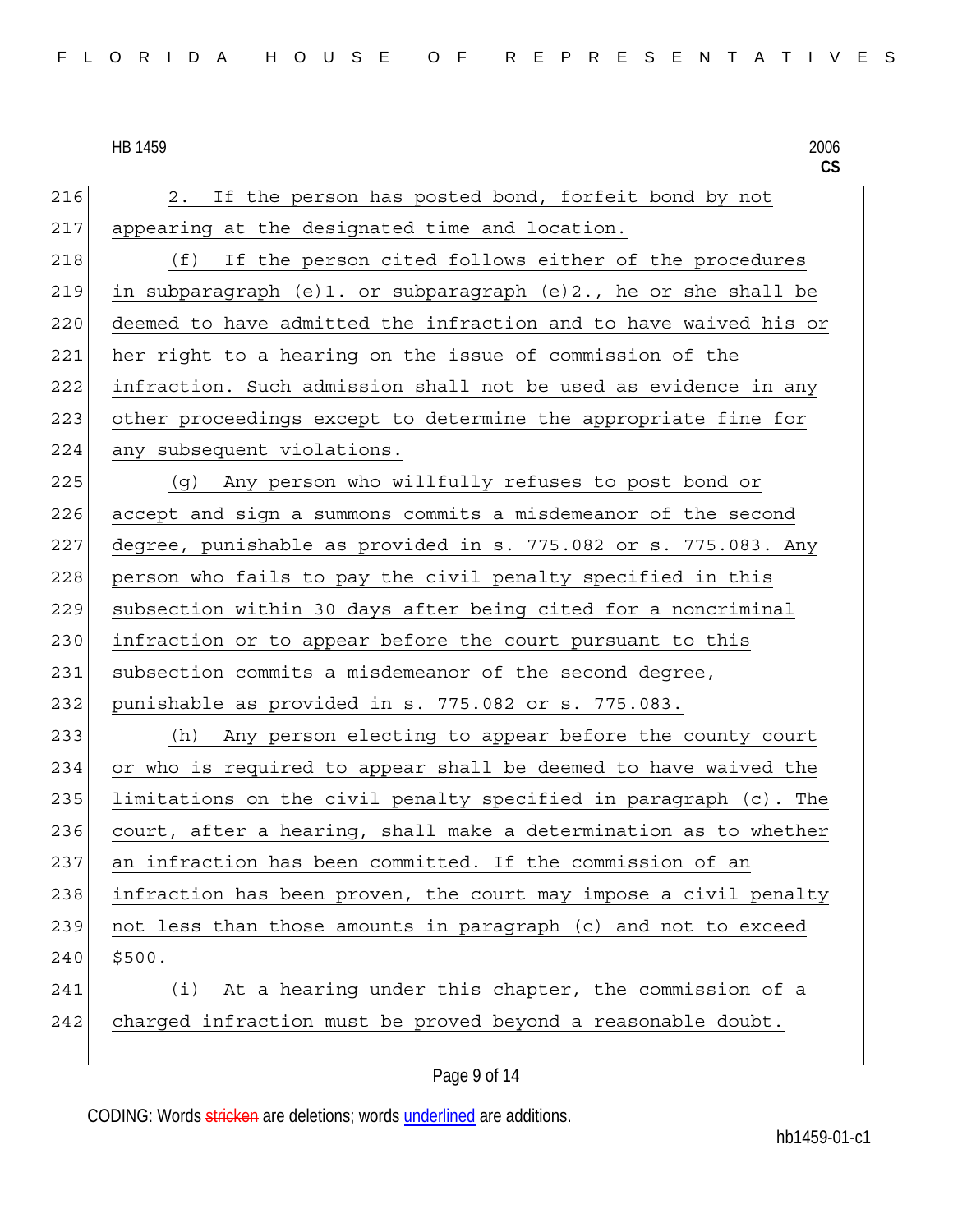| FLORIDA HOUSE OF REPRESENTATIVES |  |  |  |  |  |  |  |  |  |  |  |  |  |  |  |  |  |  |  |  |  |  |  |  |  |  |  |  |  |  |  |
|----------------------------------|--|--|--|--|--|--|--|--|--|--|--|--|--|--|--|--|--|--|--|--|--|--|--|--|--|--|--|--|--|--|--|
|----------------------------------|--|--|--|--|--|--|--|--|--|--|--|--|--|--|--|--|--|--|--|--|--|--|--|--|--|--|--|--|--|--|--|

# HB 1459

|     | HB 1459<br>2006<br>$\mathsf{CS}$                                 |
|-----|------------------------------------------------------------------|
| 243 | If a person is found by the hearing official to have<br>(j)      |
| 244 | committed an infraction, she or he may appeal that finding to    |
| 245 | the circuit court.                                               |
| 246 | LEVEL TWO.--Unless otherwise provided by law, the<br>(2)         |
| 247 | following classifications and penalties apply:                   |
| 248 | (a) A person commits a Level Two violation if he or she          |
| 249 | violates any of the following provisions:                        |
| 250 | Unless otherwise stated in subsection (1), rules or<br>1.        |
| 251 | orders of the commission that require a person to pay a fee to   |
| 252 | obtain a permit to possess captive wildlife or that require the  |
| 253 | maintenance of records relating to captive wildlife.             |
| 254 | Rules or orders of the commission relating to captive<br>2.      |
| 255 | wildlife not specified in subsection $(1)$ or subsection $(3)$ . |
| 256 | Rules or orders of the commission that require housing<br>3.     |
| 257 | of wildlife in a safe manner when a violation results in an      |
| 258 | escape of wildlife other than Class I wildlife.                  |
| 259 | 4. Section 372.86, relating to possessing or exhibiting          |
| 260 | reptiles.                                                        |
| 261 | Section 372.87, relating to licensing of reptiles.<br>5.         |
| 262 | Section 372.88, relating to bonding requirements for<br>6.       |
| 263 | exhibits.                                                        |
| 264 | Section 372.89, relating to housing requirements.<br>7.          |
| 265 | Section 372.90, relating to transportation.<br>8.                |
| 266 | Section 372.901, relating to inspection.<br>9.                   |
| 267 | Section 372.91, relating to limitation of access to<br>10.       |
| 268 | reptiles.                                                        |
| 269 | Section 372.921, relating to exhibition or sale of<br>11.        |
| 270 | wildlife.                                                        |
|     | Page 10 of 14                                                    |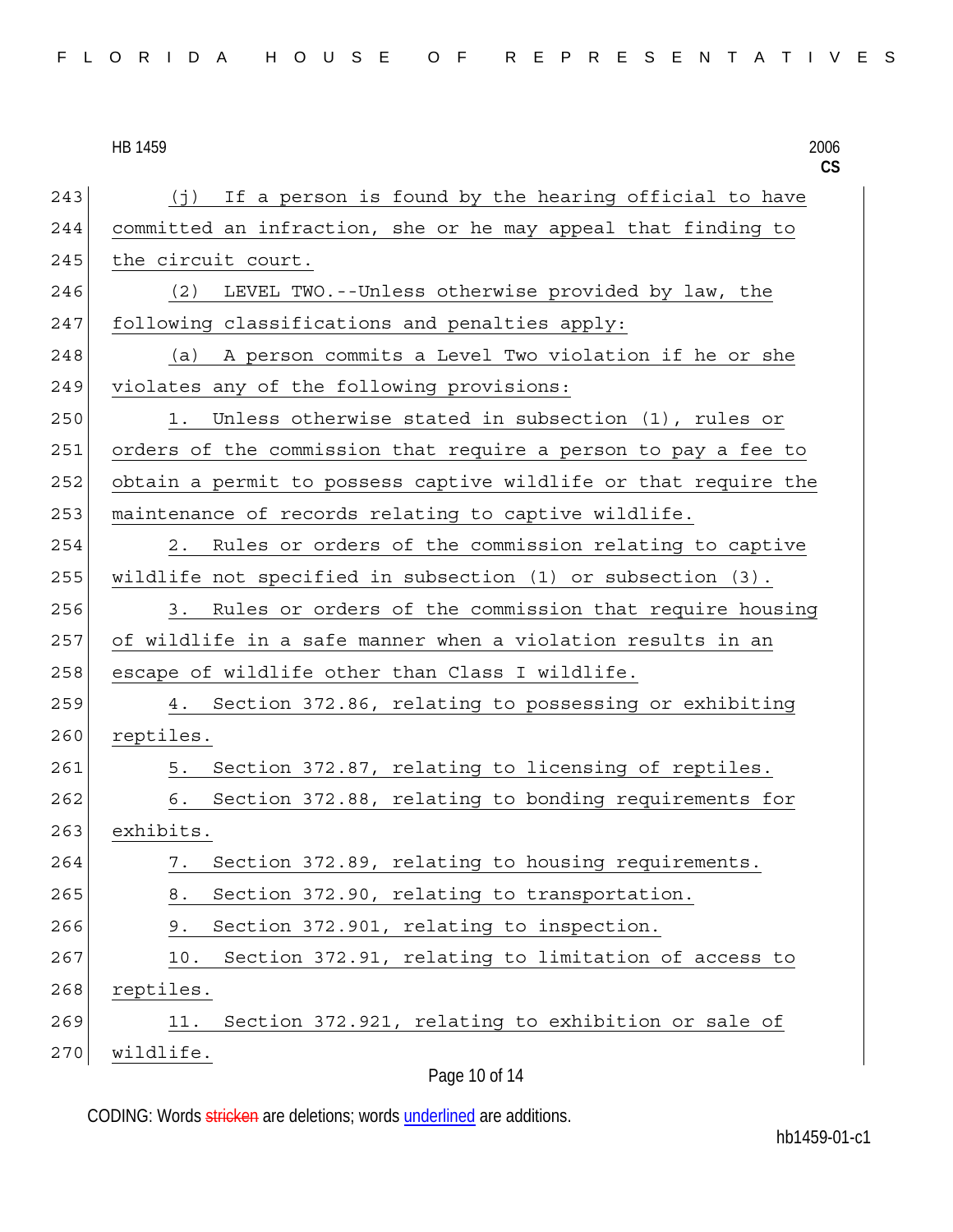**CS** Page 11 of 14 271 12. Section 372.922, relating to personal possession of 272 wildlife. 273 (b) A person who commits any offense classified as a Level 274 Two violation and who has not been convicted of a violation that 275 is classified as a Level Two or above within the past 3 years 276 commits a misdemeanor of the second degree, punishable as 277 provided in s. 775.082 or s. 775.083. 278 (c) Unless otherwise stated in this subsection, a person 279 who commits any offense classified as a Level Two violation 280 within a 3-year period of any previous conviction of any offense 281 classified as a Level Two violation or higher commits a 282 misdemeanor of the first degree, punishable as provided in s. 283 775.082 or s. 775.083 with a minimum mandatory fine of \$250. 284 (d) Unless otherwise stated in this subsection, a person 285 who commits any offense classified as a Level Two violation 286 within a 5-year period of any two previous convictions of 287 offenses that are classified as Level Two violations or above 288 commits a misdemeanor of the first degree, punishable as 289 provided in s. 775.082 or s. 775.083, with a minimum mandatory 290 fine of \$500 and a suspension of all licenses issued under this 291 chapter related to captive wildlife for 1 year. 292 (e) A person who commits any offense classified as a Level 293 Two violation within a 10-year period of any three previous 294 convictions of offenses classified as Level Two violations or 295 above commits a misdemeanor of the first degree, punishable as  $296$  provided in s. 775.082 or s. 775.083, with a minimum mandatory 297 fine of \$750 and a suspension of all licenses issued under this 298 chapter related to captive wildlife for 3 years.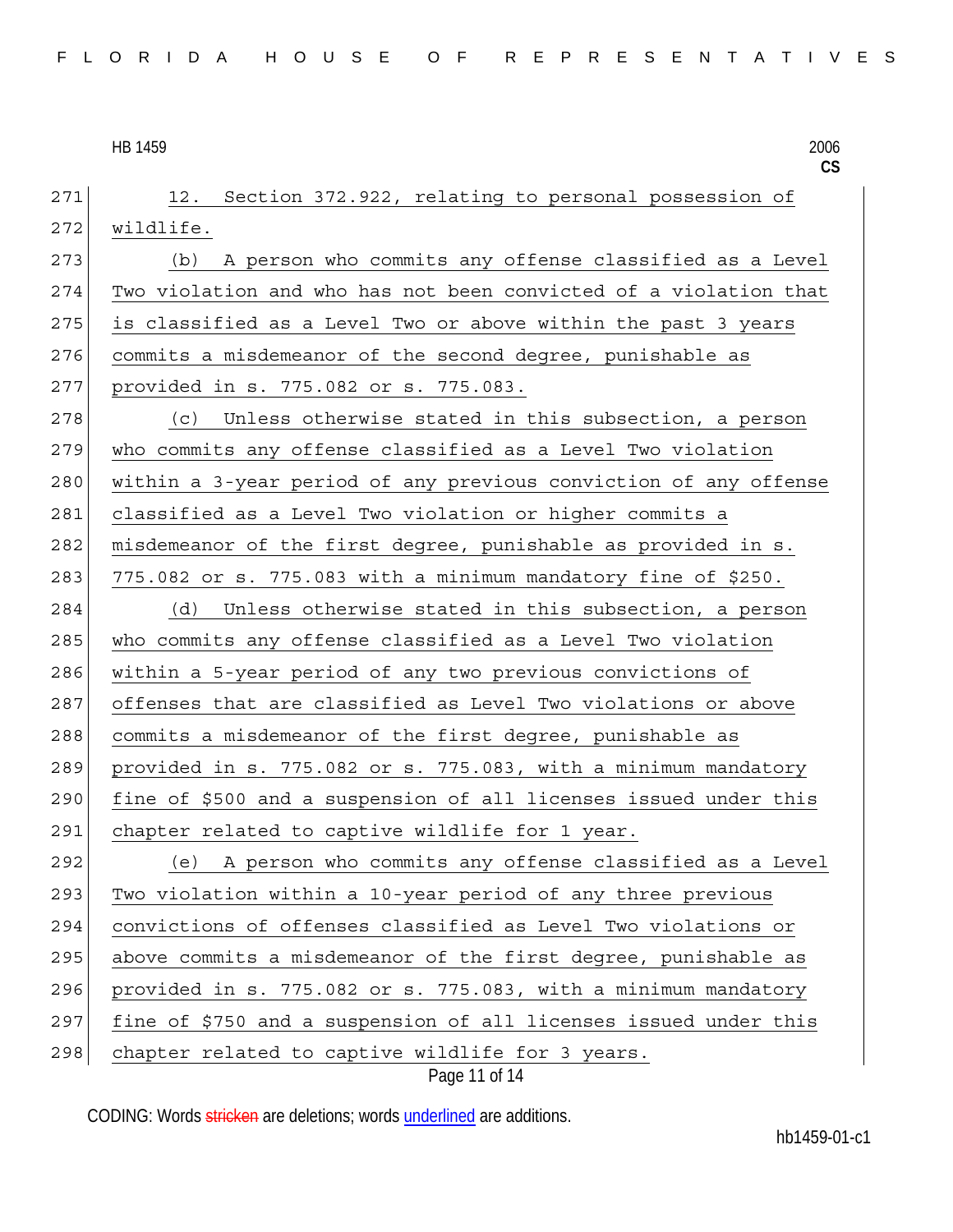| FLORIDA HOUSE OF REPRESENTATIVES |
|----------------------------------|
|----------------------------------|

|     | 2006<br>HB 1459<br>CS                                            |
|-----|------------------------------------------------------------------|
| 299 | LEVEL THREE. -- Unless otherwise provided by law, the<br>(3)     |
| 300 | following classifications and penalties apply.                   |
| 301 | A person commits a Level Three violation if he or she<br>(a)     |
| 302 | violates any of the following provisions:                        |
| 303 | Rules or orders of the commission that require housing<br>1.     |
| 304 | of wildlife in a safe manner when a violation results in an      |
| 305 | escape of Class I wildlife.                                      |
| 306 | Rules or orders of the commission related to captive<br>2.       |
| 307 | wildlife when the violation results in serious bodily injury to  |
| 308 | another person by captive wildlife which consists of a physical  |
| 309 | condition that creates a substantial risk of death, serious      |
| 310 | personal disfigurement, or protracted loss or impairment of the  |
| 311 | function of any bodily member or organ.                          |
| 312 | Rules or orders of the commission relating to the use<br>3.      |
| 313 | of gasoline or other chemical or gaseous substances on wildlife. |
| 314 | Rules or orders of the commission prohibiting the<br>4.          |
| 315 | release of wildlife for which only conditional possession is     |
| 316 | allowed.                                                         |
| 317 | Rules or orders of the commission prohibiting knowingly<br>5.    |
| 318 | entering false information on an application for a license or    |
| 319 | permit when the license or permit is to possess wildlife in      |
| 320 | captivity.                                                       |
| 321 | Section 372.265, relating to illegal importation or<br>6.        |
| 322 | introduction of foreign wildlife.                                |
| 323 | (b)1. A person who commits any offense classified as a           |
| 324 | Level Three violation and who has not been convicted of a        |
| 325 | violation that is classified as a Level Three or above within    |
|     |                                                                  |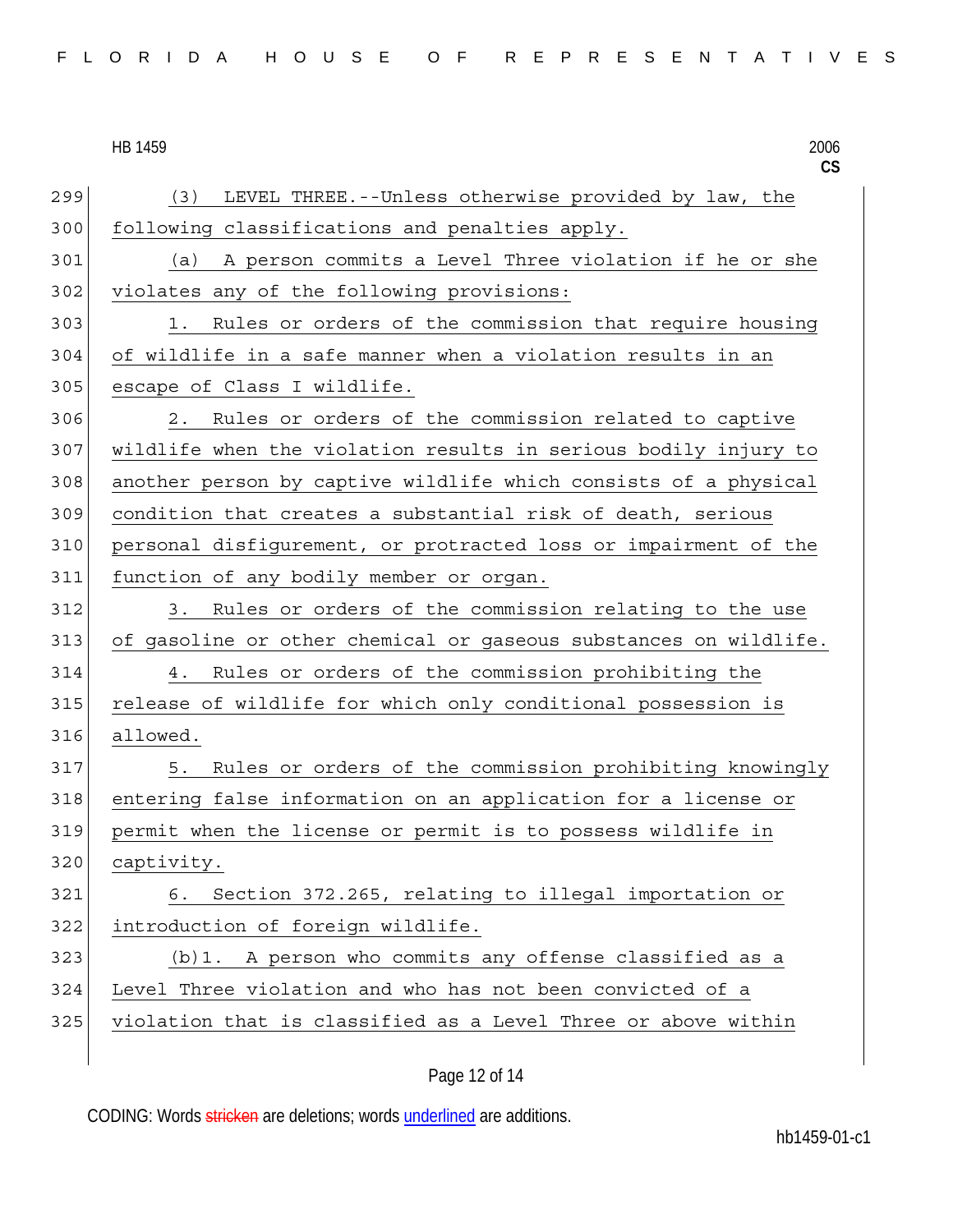**CS** Page 13 of 14 326 the past 10 years commits a misdemeanor of the first degree, 327 punishable as provided in s. 775.082 or s. 775.083. 328 2. A person who commits any offense classified as a Level 329 Three violation within a 10-year period of any previous 330 conviction of any offense classified as a Level Three violation 331 or above commits a misdemeanor of the first degree, punishable  $332$  as provided in s. 775.082 or s. 775.083, with a minimum 333 mandatory fine of \$750 and a suspension of all licenses issued 334 under this chapter relating to captive wildlife for 3 years. 335 (4) LEVEL FOUR.--Unless otherwise provided by law, the 336 following classifications and penalties apply. 337 (a) A person commits a Level Four violation if he or she 338 violates any of the following provisions: 339 1. Section 370.081, relating to the illegal importation 340 and possession of nonindigenous marine plants and animals. 341 2. Section 372.92, relating to release of reptiles of 342 concern. 343 3. Rules or orders of the commission relating to the 344 importation, possession, or release of fish and wildlife for 345 which possession is prohibited. 346 (b) A person who commits any offense classified as a Level 347 Four violation commits a felony of the third degree, punishable  $348$  as provided in s. 775.082 or s. 775.083, with a permanent 349 revocation of all licenses or permits to possess captive 350 wildlife issued under this chapter. 351 (5) VIOLATIONS OF SECTION.--Unless otherwise provided in 352 this chapter, a person who violates any provision of this 353 section commits, for the first offense, a misdemeanor of the